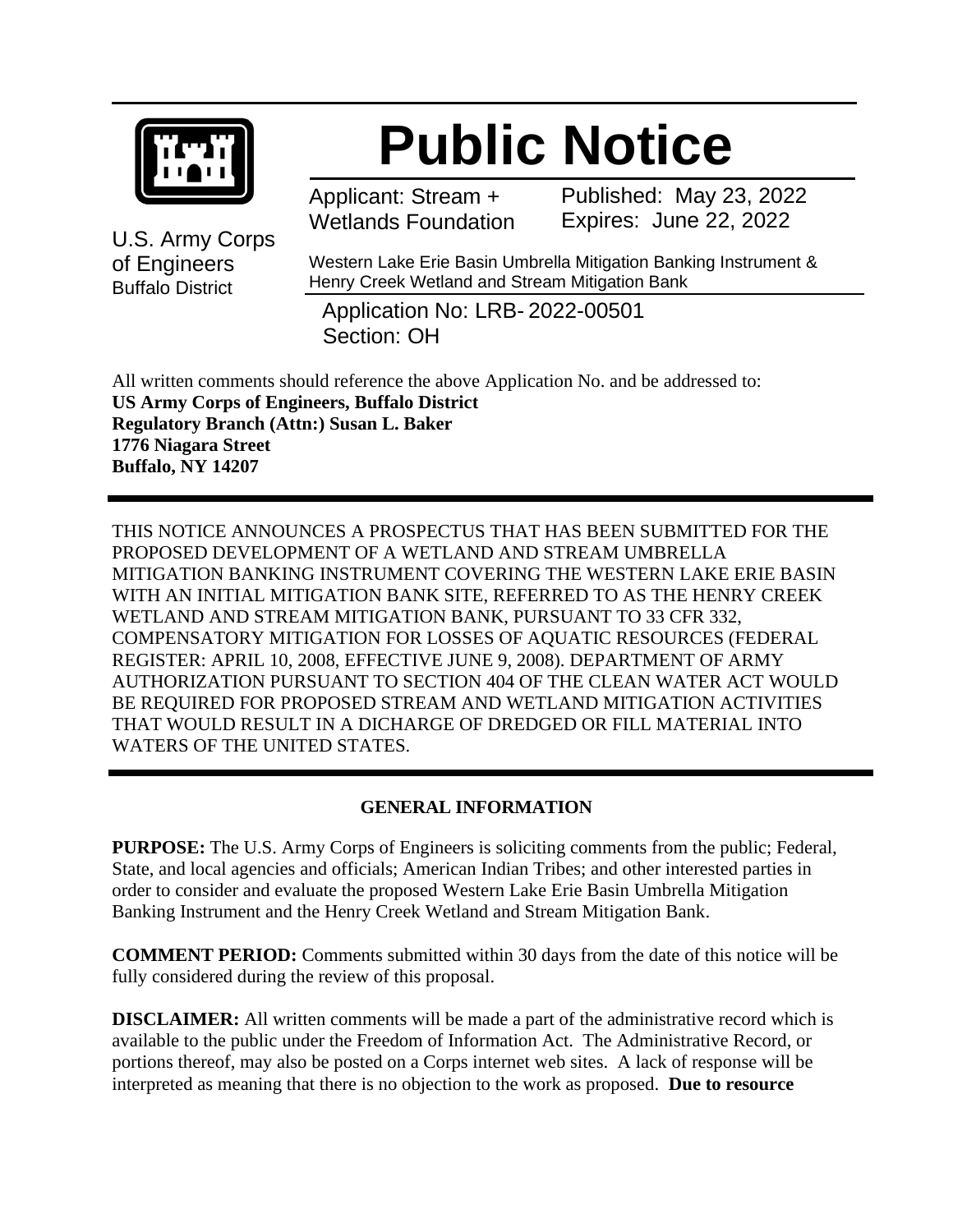#### **limitations, this office will normally not acknowledge the receipt of comments or respond to individual letters of comment.**

**CONTACT:** Comments or questions pertaining to the work described in this notice should reference the Application Number and be directed to the attention of Susan L. Baker, who can be contacted at the above address, by calling (716) 879-4474, or by e-mail at: Susan.L.Baker@usace.army.mil.

#### **BACKGROUND**

The Corps has the authority to issue permits under Section 404 of the Clean Water Act for discharges of dredged or fill material into waters of the United States, including jurisdictional wetlands, and for structures or work in navigable waters under Section 10 of the Rivers and Harbors Act of 1899. Permittees may be required to provide "compensatory mitigation" for unavoidable impacts to aquatic resources.

One such option for providing compensatory mitigation is through the purchase of credits from a mitigation bank. "Mitigation bank" means a site, or suite of sites, where resources (e.g., wetlands, streams, riparian areas) are restored, established, enhanced, and/or preserved for the purpose of providing compensatory mitigation for impacts authorized by Department of Army permits. Mitigation banks are operated by third-party sponsors that assume legal responsibility for providing the required compensatory mitigation of multiple permittees at one or more off-site locations. The operation and use of a mitigation bank are governed by a mitigation banking instrument. An umbrella mitigation banking instrument allows future authorization of additional mitigation bank sites to be incorporated by way of a mitigation banking instrument modification.

As indicated in the Corps regulations (33 CFR 332.8(b)), the district engineer will establish an Interagency Review Team (IRT) to review documentation for the establishment and management of mitigation banks. The IRT facilitates the establishment of mitigation banks through the development and review of mitigation banking instruments. The Ohio IRT consists of the following federal and state resource agencies: Corps - Buffalo, Huntington, and Pittsburgh Districts; U.S. Environmental Protection Agency (USEPA); U.S. Fish and Wildlife Service (USFWS); U.S. Department of Agriculture's Natural Resources Conservation Service; Ohio Environmental Protection Agency (OEPA); and Ohio Department of Natural Resources.

Approval to use an approved mitigation bank to offset impacts associated with a specific permit is the decision of the Corps. The Corps provides no guarantee that any particular general or individual permit would be granted authorization to use an approved mitigation bank to compensate for unavoidable impacts.

#### **PROPOSAL UNDER REVIEW**

**UMBI/BANK SPONSOR:** Stream + Wetlands Foundation, 123 South Broad Street, Suite 238 P.O. Box 369, Lancaster, OH 43130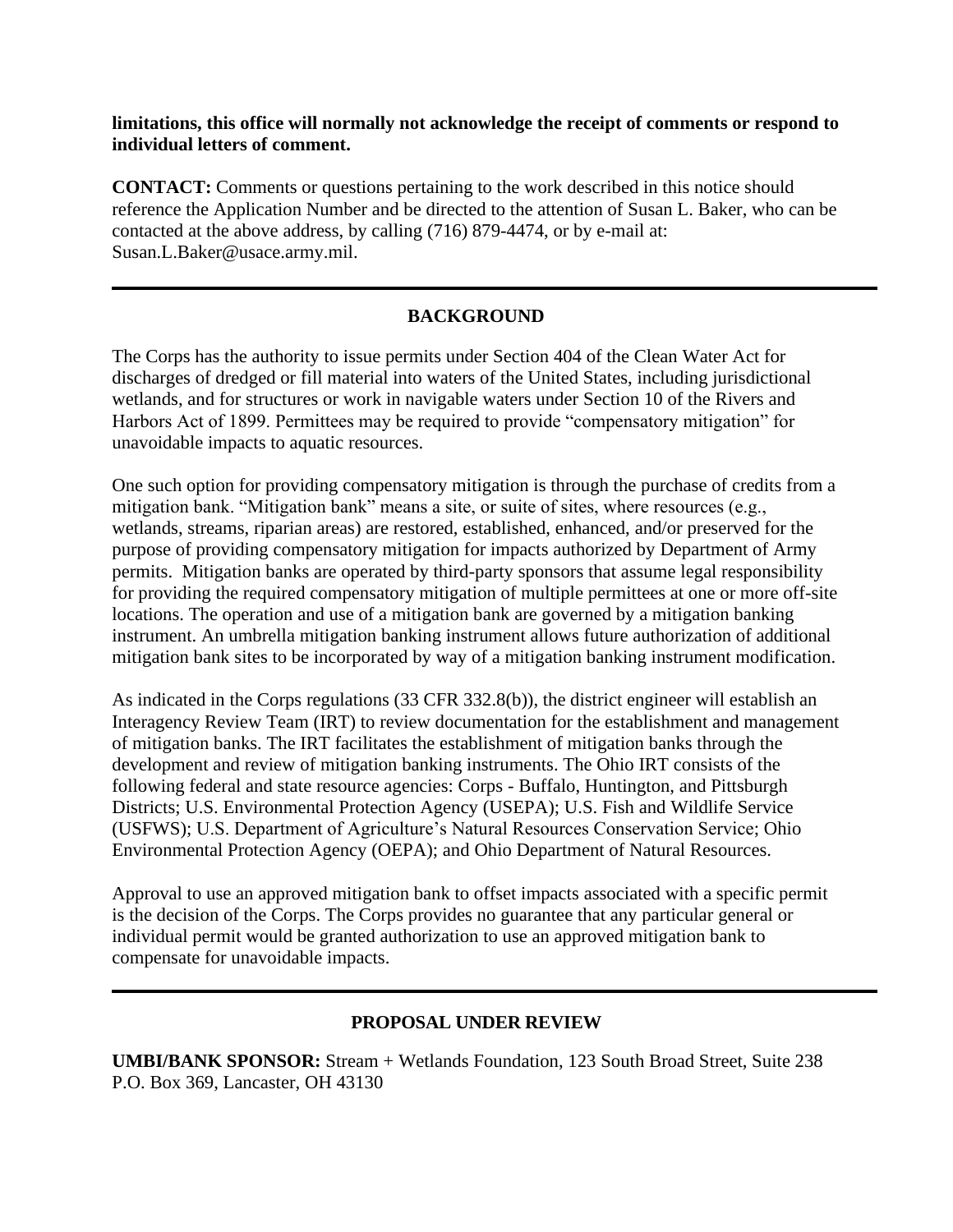**PROPOSAL:** The Bank Sponsor has submitted a prospectus to the Corps, Buffalo District for the Western Lake Erie Basin Umbrella Mitigation Banking Instrument (UMBI) which would service the Western Lake Erie Basin (USGS 6-digit Hydrologic Unit Code 041000) with one initial proposed mitigation bank, the Henry Creek Wetland and Stream Mitigation Bank ("Bank").

**MITIGATION BANK LOCATION:** The 151.7-acre proposed Bank is located east of E Broadway Road between Libbey Road and Genoa Road in Perrysburg Township, Wood County, Ohio (latitude: 41.518594, longitude: -83.504617).

**OBJECTIVES:** The overall objective of the UMBI and the Bank is to generate compensatory mitigation credits to offset unavoidable adverse impacts to wetlands and streams within the Service Area, as described below. Credits would be generated through the restoration (reestablishment and rehabilitation), establishment, enhancement and/or preservation of wetlands and streams and the restoration and/or preservation of upland buffers within the boundaries of Bank and any future mitigation bank sites added to the UMBI.

**SERVICE AREA:** Service area means the geographic area within which impacts can be mitigated at a specific mitigation bank or an in-lieu fee program, as designated in its instrument. The Service Area for the UMBI and Bank is proposed as follows:

- For impacts to federal jurisdictional waters, the Service Area is proposed to encompass the entire Western Lake Erie 6-digit Hydrologic Unit Code (HUC 041000) watershed in Ohio.
- For non-jurisdictional waters, the Service Area is proposed as follows:
	- For impacts to isolated Category 1 wetlands of any size and isolated Category 2 wetlands authorized under a level 1 review, the service area would include the entire Ohio portion of USACE Buffalo District (ORC §6111.022).
	- For other impacts, the service area would encompass the entire Western Lake Erie 6-digit Hydrologic Unit Code (HUC 041000) watershed in Ohio.
- Compensatory mitigation of wetland or stream impacts outside the Service Area could be considered by USACE and/or Ohio EPA, as applicable, on a case-by-case basis consistent with applicable state and federal regulations and laws, including but not limited to 33 CFR §332, ORC §6111, and Ohio Administrative Code (OAC) §3745-1-54.
- Approved mitigation credits generated by the mitigation site(s) authorized under this instrument could be considered for use by in-lieu fee program sponsors to fulfill mitigation obligations for impacts located within the Service Area, and outside of the Service Area, on a case-by-case basis as approved by USACE and/or Ohio EPA.

**BANK MITIGATION PLAN:** The approximately 151.7-acre Bank has been subject to agricultural activities since at least the 1950's. The Bank Sponsor identified one wetland complex totaling 0.6 acres within the limits of the Bank; this wetland has been regularly disturbed by farming activities. The Bank Sponsor also identified two perennial streams, Henry Creek (253 linear feet) and Stream 2 (2,652 linear feet) within the limits of the Bank. Both Henry Creek and Stream 2 have been historically modified via channelization to improve drainage to the surrounding agricultural fields.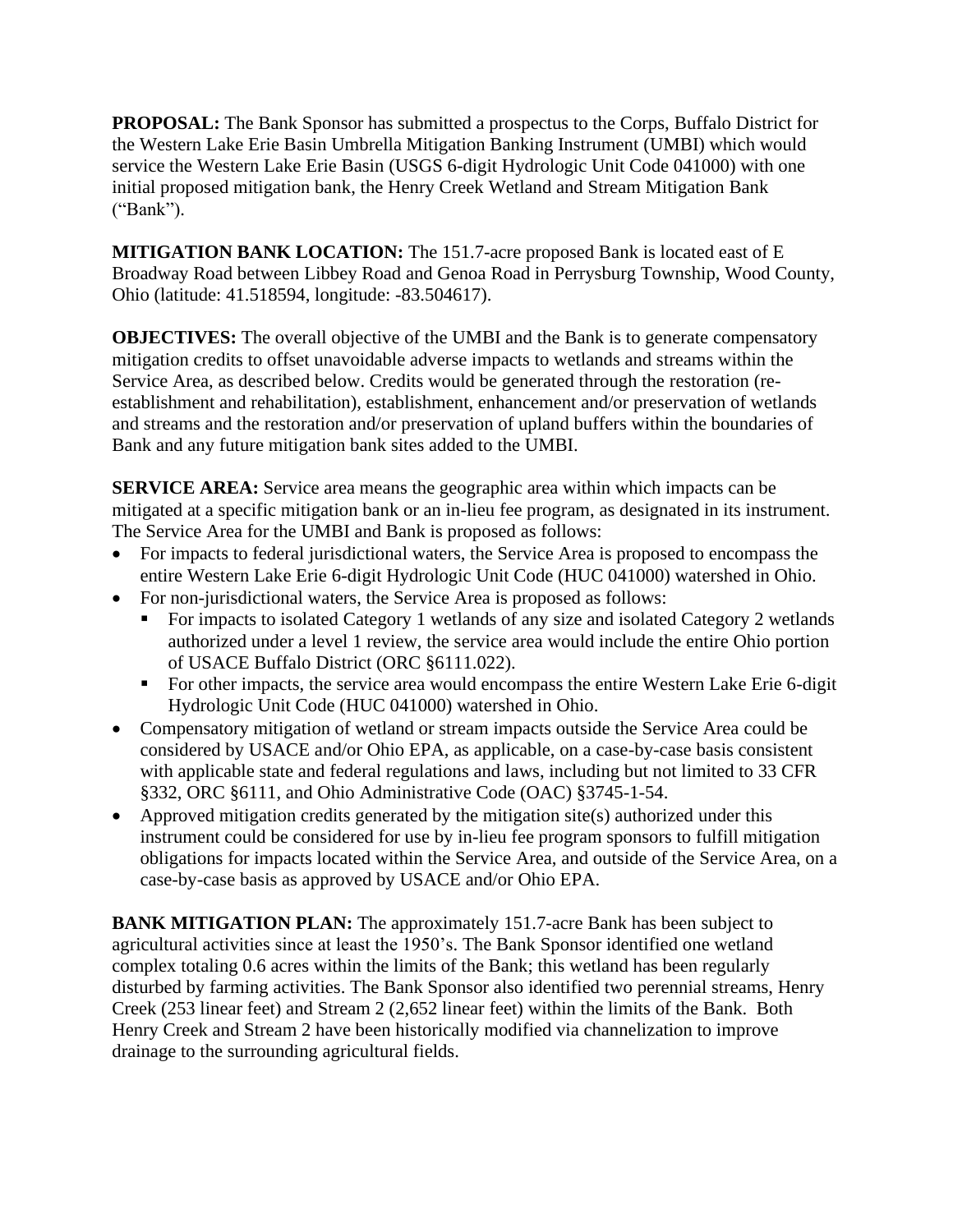The primary objective of the Bank is to provide compensatory mitigation to offset unavoidable adverse impacts separately authorized by Clean Water Act Sections 404 and 401 permits, Section 10 of the Rivers and Harbors Act, and/or isolated wetlands authorized by ORC Section 6111. The Bank Mitigation Plan states that the Bank would be designed, constructed, and managed to achieve the following objectives:

- Re-establish high-quality non-forested and forested wetlands. Re-establishment of highquality wetlands will take place across the majority of the site's active restoration area. To accomplish this objective, hydrology restoration, microtopography restoration, and installation of native trees, shrubs, and seed mixes will take place. Forested, scrub/shrub, emergent marsh plant communities are anticipated to develop across the site depending on restored hydrology and existing site topography. The site will be designed, constructed and planted with the aim of restoring the maximum amount of forested wetlands practicable. These restoration activities, more fully described in the Mitigation Work Plan section of this document, will re-establish a diverse wetland system to an area that likely once supported forested wetlands prior to the conversion of the land to agricultural use. In accordance with 33 CFR 332.2, re-establishment of these areas will result in rebuilding a former aquatic resource and will result in a gain of aquatic resource area and functions.
- Re-establish high-quality forested uplands. Portions of the bank's active restoration area in the existing agricultural fields that do not convert to wetland will be restored to upland forest. These areas will provide valuable habitat adjacent to re-established and rehabilitated wetlands. A mosaic of wetlands is anticipated to develop within the upland forest restoration areas. The restored upland forests will be planted and seeded with native species at similar densities to the re-established and rehabilitated wetlands; however, species will be chosen whose individual hydrology tolerances are suited to drier soil conditions.
- Rehabilitate existing highly-degraded wetlands (no mitigation credits being requested). Rehabilitation of the existing farmed wetlands will take place by restoring the suite of functions currently absent from these highly degraded aquatic resources. Hydrology in these areas has been manipulated through the installation and ongoing maintenance of drainage tile and farm ditches. Restoration activities, including tile removal, ditch plugging, microtopography restoration, invasive species control, seeding, and planting will restore a more dynamic and natural wetland ecosystem with a natural and balanced hydrologic regime. These activities will lead to an immediate increase in plant community richness and wildlife habitat quality, as well as improvements in other wetland functions (e.g., ground water exchange, water storage, sediment retention, etc.). Due to the small size of these areas, no mitigation credit is being requested.
- Restore a new sinuous channel and associated floodplain along the existing agricultural farm ditch. The on-site unnamed "Stream 2" functions as part of an agricultural drainage system that is actively maintained (through dredging) to maximize conveyance of surface runoff and subsurface tile drainage from surrounding agricultural fields. Ongoing maintenance has led to channel instability and disconnected the stream from a functional floodplain. To restore more natural function to this stream, a small meandering channel with associated floodplains will be excavated. This will improve water quality and habitat, as well as allow the stream to access a forested, functional floodplain.

Credits are proposed to be generated in accordance with the following tables: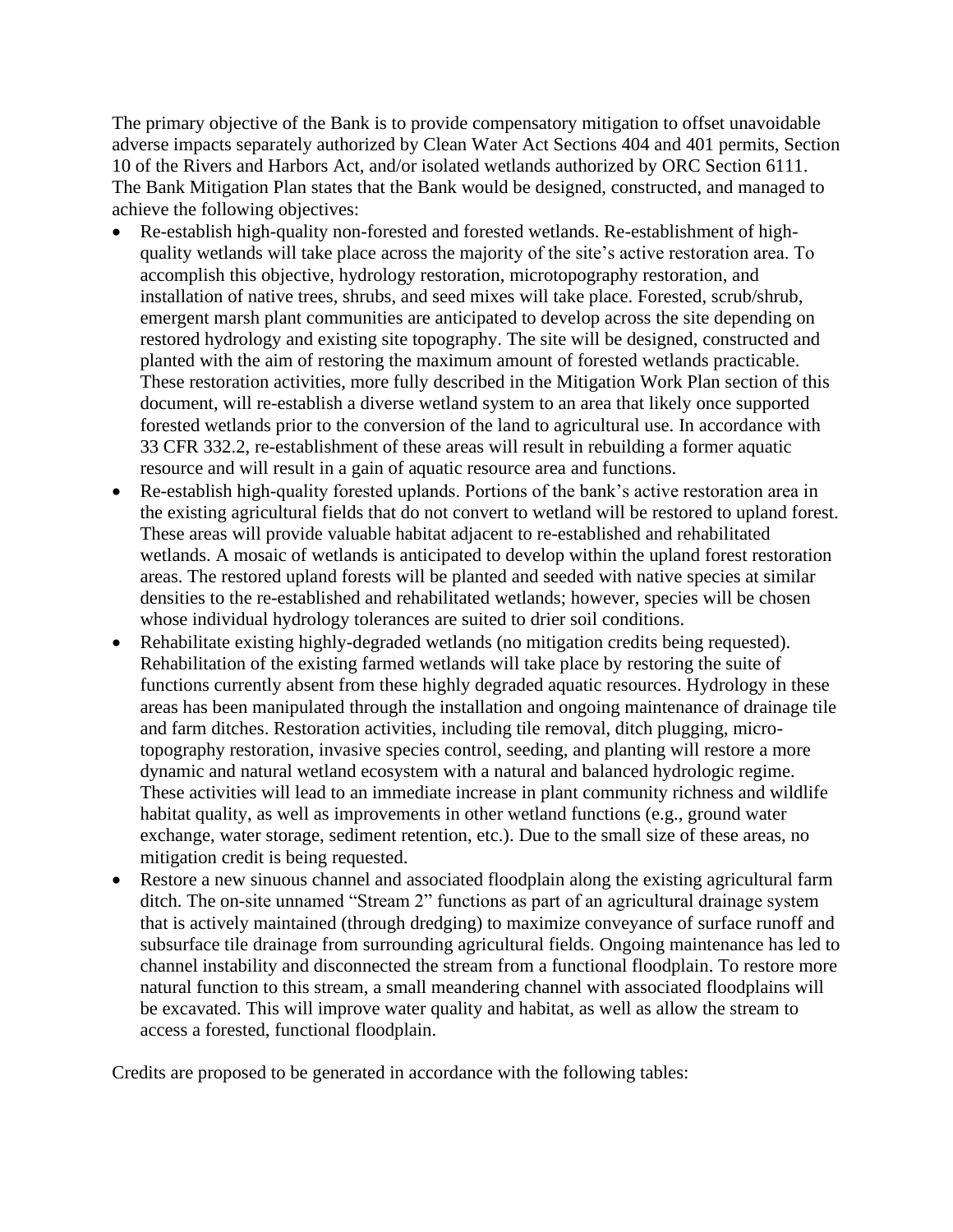| <b>Wetland Re-establishment</b>                                 | Ratio        | Area    | <b>Credits</b> |                |              |
|-----------------------------------------------------------------|--------------|---------|----------------|----------------|--------------|
|                                                                 |              | (ac)    | Non-forested   | Forested       | <b>Total</b> |
| Non-Forested wetlands                                           | 1:1          | 9.8     | 9.8            |                | 9.8          |
| Non-Forested wetlands (setback <sup>1</sup> )                   | 1:2          | 1.1     | 0.6            |                | 0.6          |
| <b>Forested wetlands</b>                                        | 1:1          | 103.4   |                | 103.4          | 103.4        |
| Forested wetlands (setback <sup>1</sup> )                       | 1:2          | 10.9    |                | 5.5            | 5.5          |
| Forested wetlands/uplands mosaic                                | $W = 1:1$    | 5.5     |                | 5.5            | 5.5          |
|                                                                 | $U = 1:4$    | 1.8     |                | 0.5            | 0.5          |
| Forested wetlands/uplands mosaic (setback <sup>1</sup> )        | $W=1:2$      | 3.5     |                | 1.8            | 1.8          |
|                                                                 | $U = 1:4$    | 1.2     |                | 0.3            | 0.3          |
| Forested uplands <100' from wetlands                            | 1:4          | 5.5     |                | 1.4            | 1.4          |
| <b>Re-establishment Totals</b><br><b>Initial Credit Release</b> |              | 142.7ac | 10.4           | 118.4          | 128.8        |
|                                                                 |              | 30%     | 3.1            | 35.5           | 38.6         |
| <b>Wetland Rehabilitation</b>                                   | <b>Ratio</b> | Area    | <b>Credits</b> |                |              |
|                                                                 |              | (ac)    | Non-forested   | Forested       | <b>Total</b> |
| Non-Forested wetlands                                           | 1:2          | 0.6     | n/a            |                | n/a          |
| <b>Rehabilitation Totals</b>                                    |              | 0.6ac   | n/a            |                | n/a          |
| <b>Initial Credit Release</b>                                   |              | 15%     | n/a            |                | n/a          |
|                                                                 |              | Area    |                | <b>Credits</b> |              |
|                                                                 |              | (ac)    | Non-forested   | Forested       | <b>Total</b> |
| <b>Wetland Project Total</b>                                    |              | 143.3ac | 10.4           | 118.4          | 128.8        |
| <b>Initial Credit Release</b>                                   |              |         | 3.1            | 35.5           | 38.6         |

| <b>Stream Mitigation Type</b>       | <b>Flow Regime</b> | Ratio | Area | Length (If) | <b>Credits</b> |
|-------------------------------------|--------------------|-------|------|-------------|----------------|
| Mitigation Type 1, Activity Level 1 | perennial          | 2:1   |      | 4,348       | 8,696          |
| <b>Stream Project Totals</b>        |                    |       |      |             | 8,696          |
| <b>Initial Credit Release</b>       |                    |       |      | 30%         | 2,609          |

If approved, the Bank Sponsor would provide long-term protection of the Bank through the recordation of a legal site protection instrument. A Corps-approved third-party manager would be responsible for long-term management after Bank closure. Financial assurances would be provided via a 10-year causality insurance policy.

Location and details of the proposed Bank are shown on the attached documents. The entire prospectus for the UMBI and the Bank may be found on the Buffalo District's website along with this Public Notice:<http://www.lrb.usace.army.mil/Missions/Regulatory/Public-Notices/>

**WATER QUALITY CERTIFICATION:** A Section 401 Water Quality Certification may be required from the Ohio Environmental Protection Agency in conjunction with the proposed establishment of the Bank.

**HISTORIC AND CULTURAL RESOURCES:** Based on a review of the Ohio Historic Preservation Office (OHPO) Geocortex Viewer (Viewer), there do not appear to be any known properties listed in, or eligible for listing in, the National Register of Historic Places within the limits of the proposed Bank. No resources are identified within or near the Bank in Mills 1914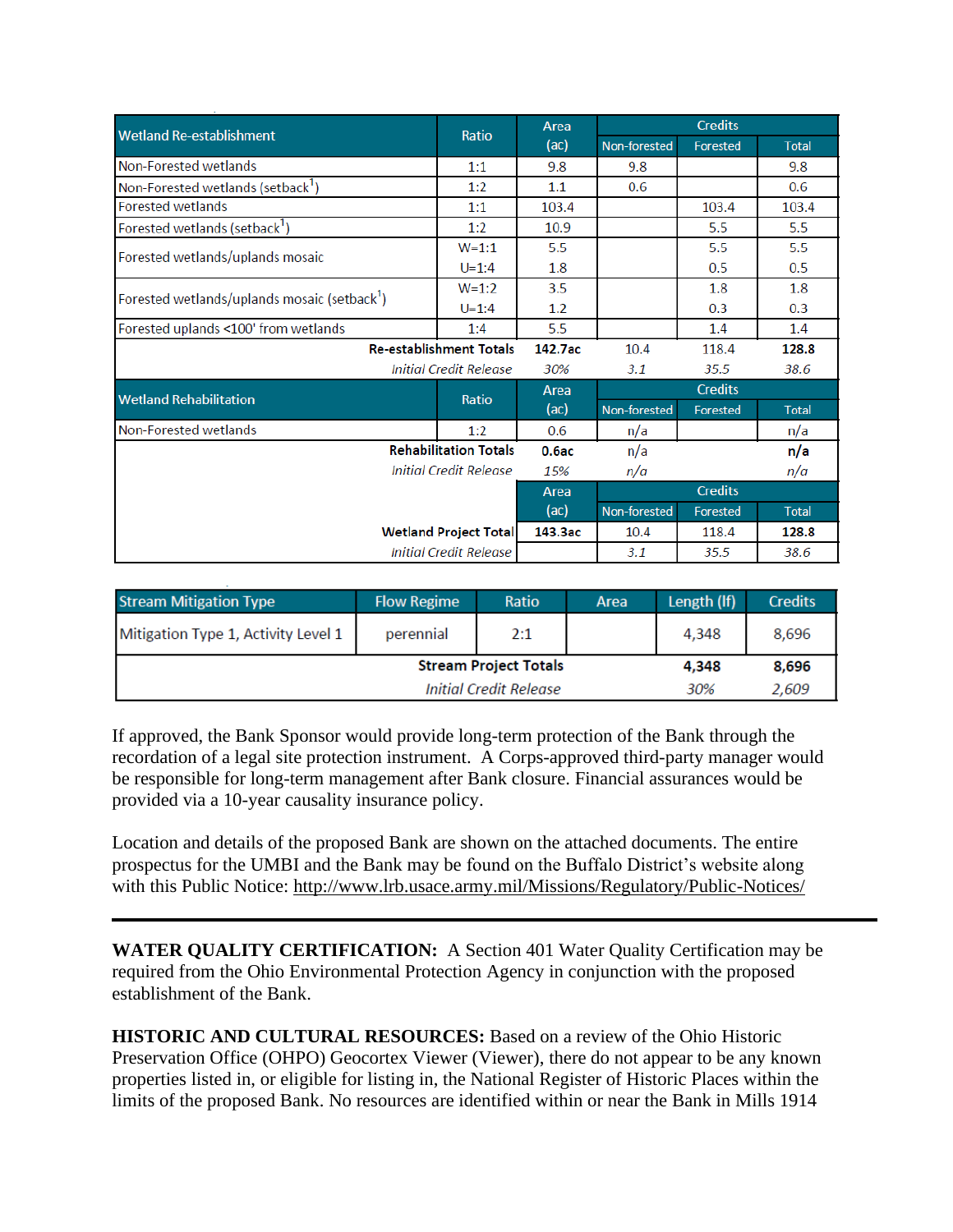Archeological Atlas of Ohio. Based on the information available, it has been determined that no historic properties would be affected by the proposed Bank establishment and operation. This notice constitutes initiation of consultation with the OHPO per Section 106 of the National Historic Preservation Act; a response is requested within 30 days of the date of this notice. Should any additional information concerning historic properties or cultural resources be submitted to the Corps before the end of the comment period of this notice, the Corps will forward the submitted information to the OHPO for their review.

**THREATENED & ENDANGERED SPECIES:** Pursuant to Section 7 of the Endangered Species Act (16 U.S.C. 1531), the Corps of Engineers is consulting with the USFWS under separate cover to evaluate any potential impacts associated with Bank to: Indiana bat (E) and northern long-eared bat (T) and to ensure that the proposed activity is not likely to jeopardize their continued existence or result in the destruction or adverse modification of critical habitat.

**REQUEST FOR PUBLIC HEARING:** Any individual may request a public hearing by submitting their written request, stating the specific reasons for holding a hearing, in the same manner and time period as other comments.

Public hearings for the purposes of the Corps program will be held when the District Commander determines he can obtain additional information, not available in written comments, that will aid him in the decision-making process for this proposal. A Corps hearing is not a source of information for the general public, nor a forum for the resolution of issues or conflicting points of view (witnesses are not sworn and cross examination is prohibited). Hearings will not be held to obtain information on issues unrelated to the activities requiring approval or a permit, such as property ownership, neighbor disputes, or the behavior or actions of the public or applicant on property not regulated by the Department of the Army. Information obtained from a public hearing is given no greater weight than that obtained from written comments. Therefore, you should not fail to make timely written comments because a hearing might be held.

**EVALUATION:** The decision to approve or deny this proposal will be based on an evaluation of compliance with 33 CFR 332 (Compensatory Mitigation for Losses of Aquatic Resources, Federal Register: April 10, 2008, Effective June 9, 2008), and the probable impact, including cumulative impacts of the proposed activity on the public interest. That decision will reflect the national concern for both protection and utilization of important resources. The benefits which reasonably may be expected to accrue from the proposal must be balanced against its reasonably foreseeable detriments. All factors which may be relevant to the proposal will be considered including the cumulative effects thereof; among these are conservation, economics, aesthetics, general environmental concerns, wetlands, historic properties, fish and wildlife values, flood hazards, flood plain values, land use, navigation, shoreline erosion and accretion, recreation, water supply and conservation, water quality, energy needs, safety, food and fiber production, mineral needs, considerations of property ownership, and in general, the needs and welfare of the people. Comments are used in the preparation of an Environmental Assessment pursuant to the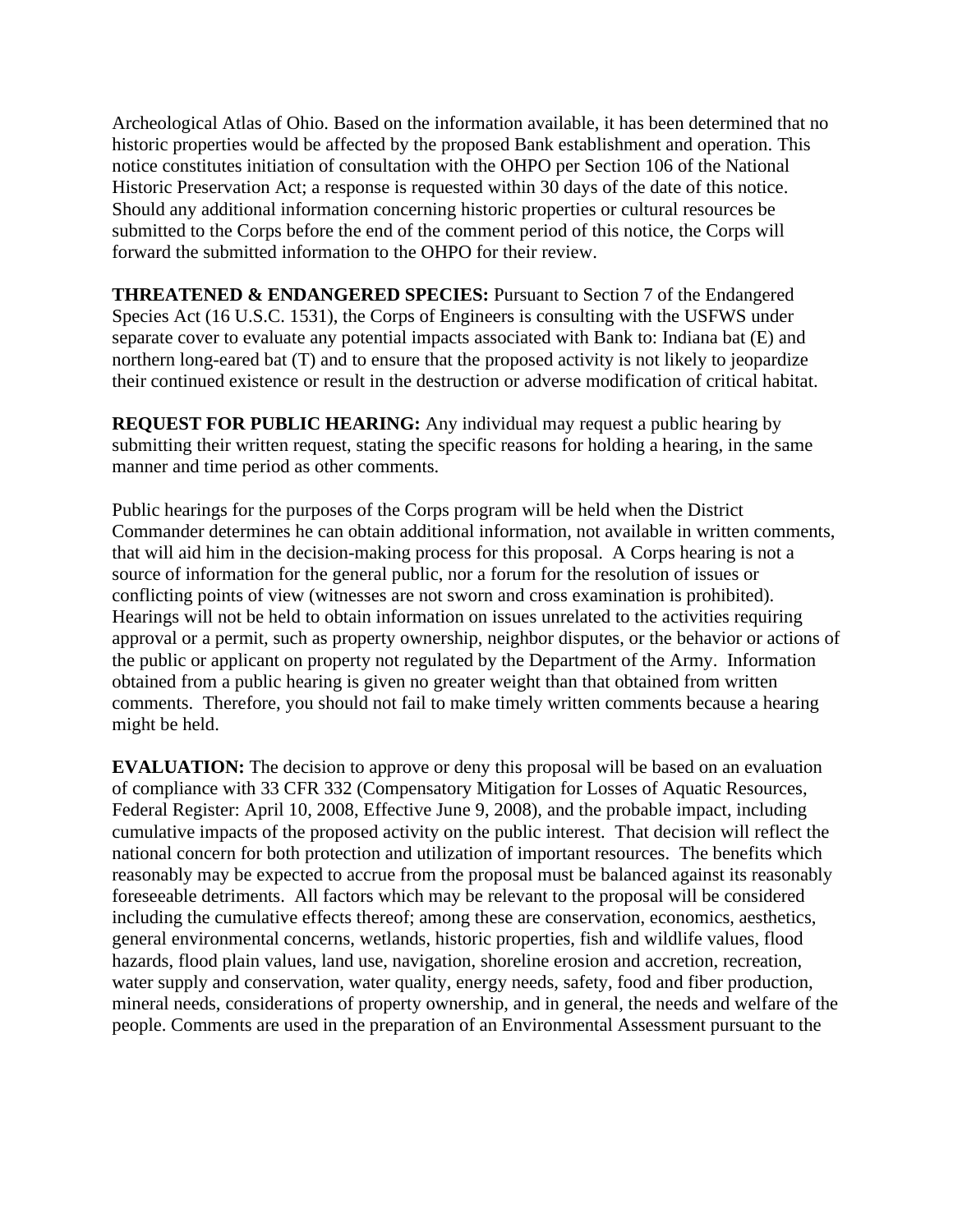National Environmental Policy Act. Comments are also used to determine the need for a public hearing and to determine the overall public interest of the proposed activity.

### **SIGNED**

Steven V. Metivier Chief, Regulatory Branch

NOTICE TO POSTMASTER: It is requested that this notice be posted continuously and conspicuously for 30 days from the date of issuance.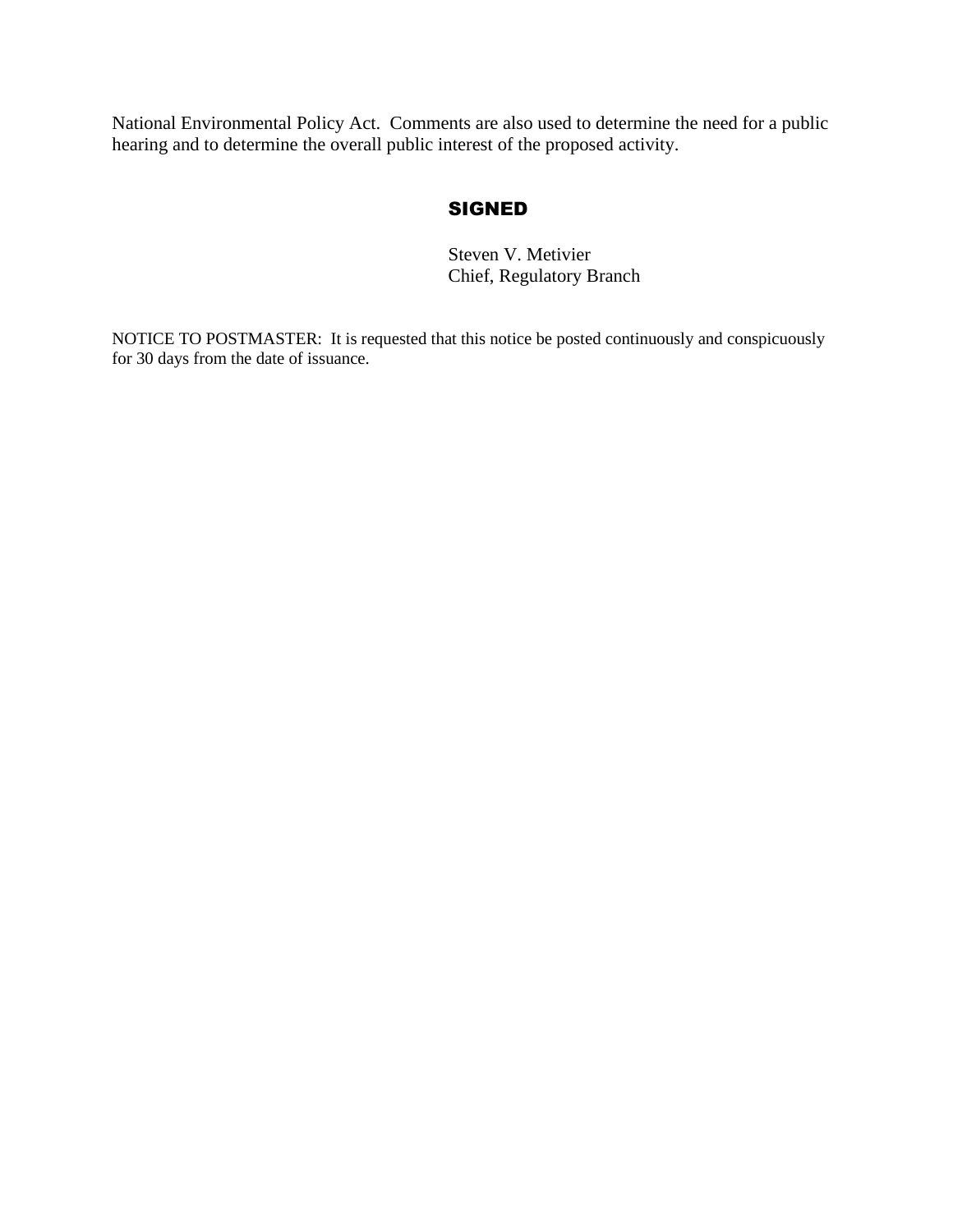Stream + Wetlands Foundation: Western Lake Erie Basin Umbrella Mitigation Banking Instrument & Henry Creek Wetland and Stream Mitigation Bank Department of Army No: LRB-2022-00501 Quad: Rossford, OH Wood County, Ohio Sheet 1 of 3



#### WOOD COUNTY SOIL SURVEY MAP

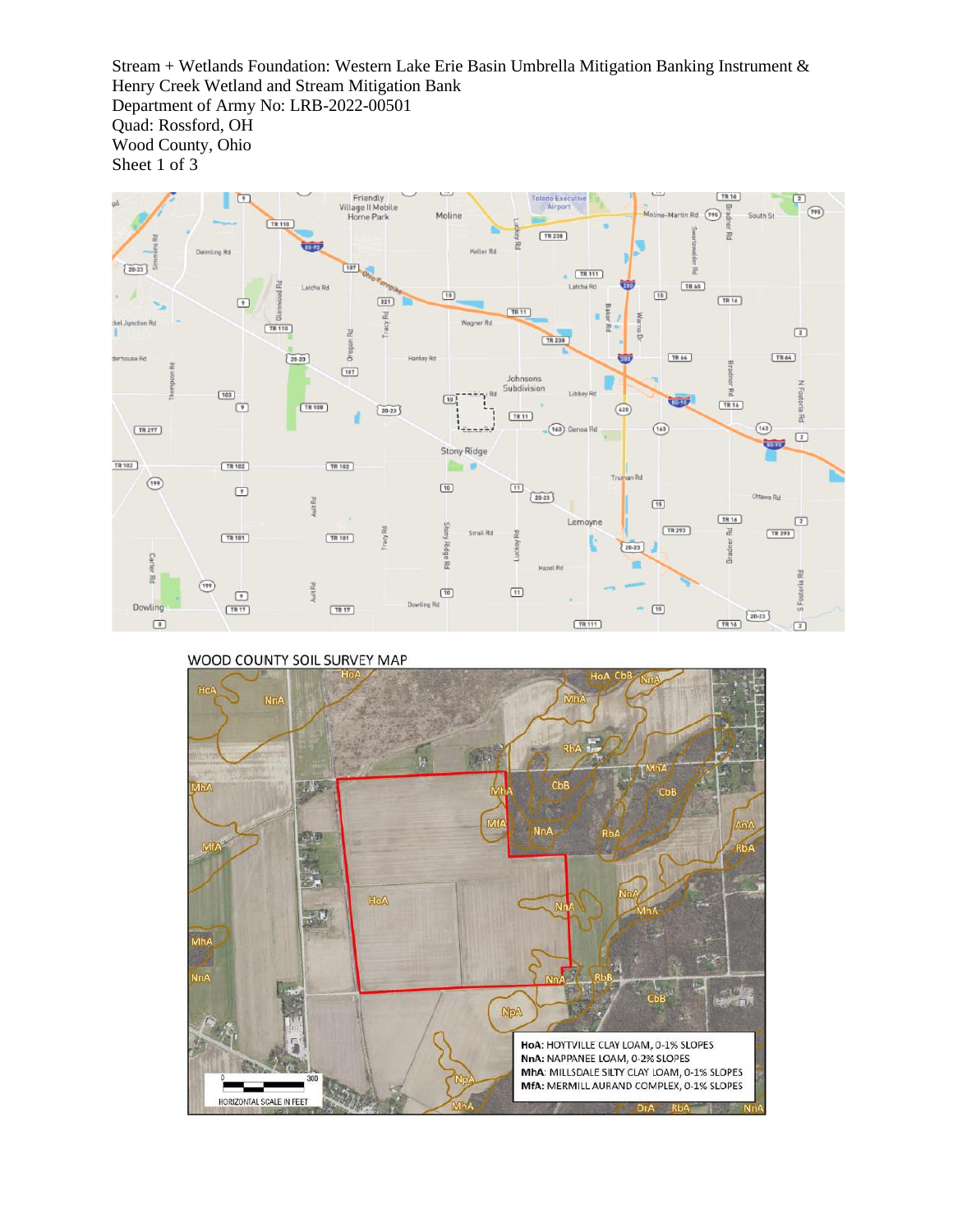Stream + Wetlands Foundation: Cuyahoga River UMBI and Fish Creek South Wetlands and Stream Mitigation Bank Department of Army No: LRB- 2008-01578 Quad: Kent, OH Portage County, Ohio Sheet 2 of 3